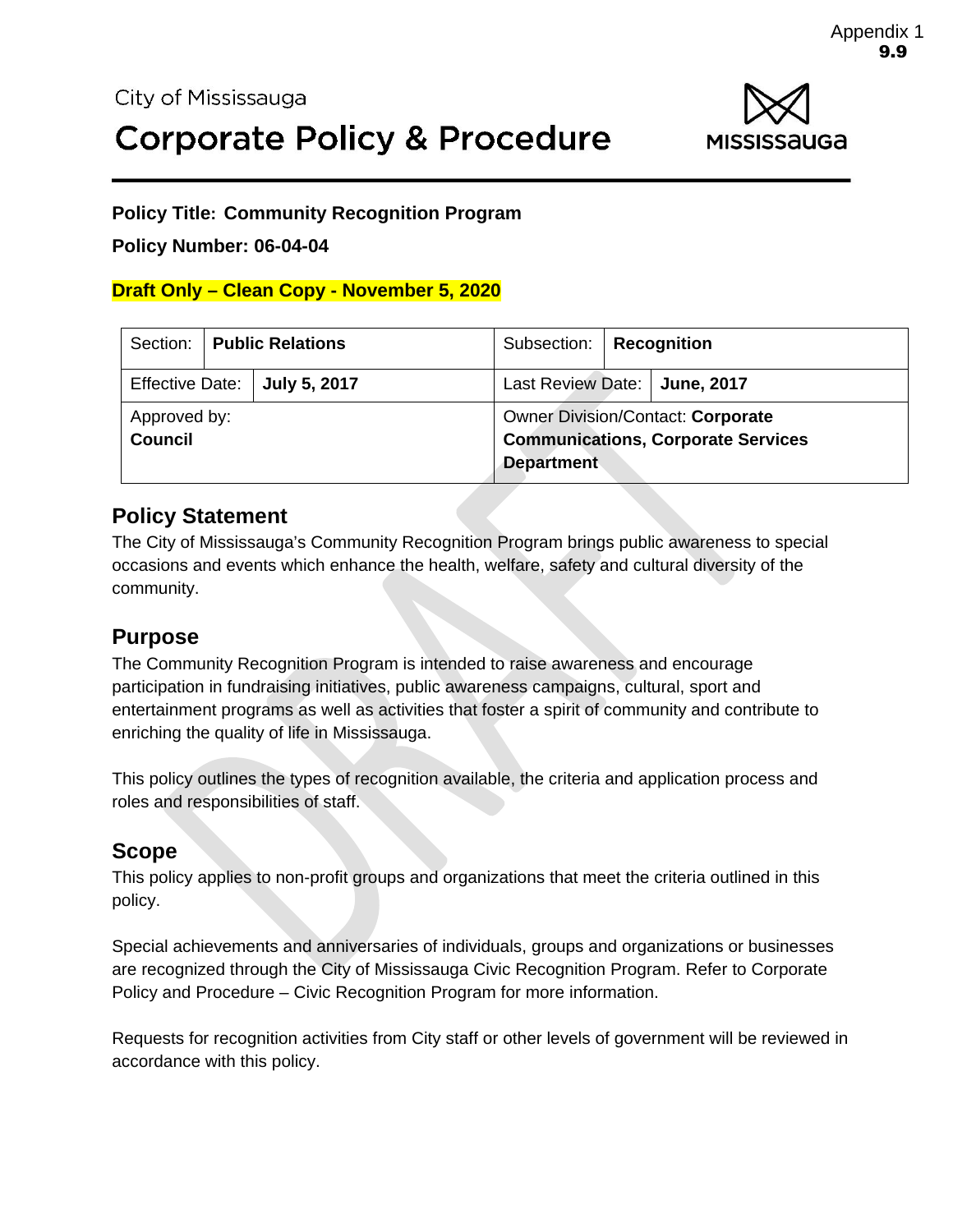#### **Council Requests**

These are requests from elected officials to light the clock tower or raise a flag to recognize a significant local, regional, national or international cause or event. These requests can be submitted directly to Strategic Communications staff for consideration and/or be addressed during General Committee or Council meetings.

To ensure the desired date is available, Council requests should be received with as much lead time as possible.

Council may also elect to display a national flag that is related to the promotion of an international City-hosted or joint-partnership event. For more information refer to Corporate Policy and Procedure – Recognition – Flag Protocol at City Facilities – Exceptions.

# **Legislative Requirement**

Any collection, use and disclosure of information under this policy will be undertaken in accordance with the *Municipal Freedom of Information and Protection of Privacy Act*.

# **Definitions**

For the purposes of this policy:

"Commissioner" means the Corporation's Commissioner of Corporate Services and Chief Financial Officer and includes any person who has been authorized, in writing, to temporarily act during absence or vacancy in that office.

"Director" means the Director, Strategic Communications, Corporate Services Department or their designate.

# **Administration**

The Community Recognition Program is administered by the Strategic Communications Division, Corporate Services Department, with the support of the Facilities and Property Management Division, Corporate Services Department and the Culture Division, Community Services Department.

# **City's Role**

The City's relationship with community organizations, volunteer groups or other organizations under this program is one of support only. Such support does not constitute civic endorsement and will not be seen to represent or imply any partnership.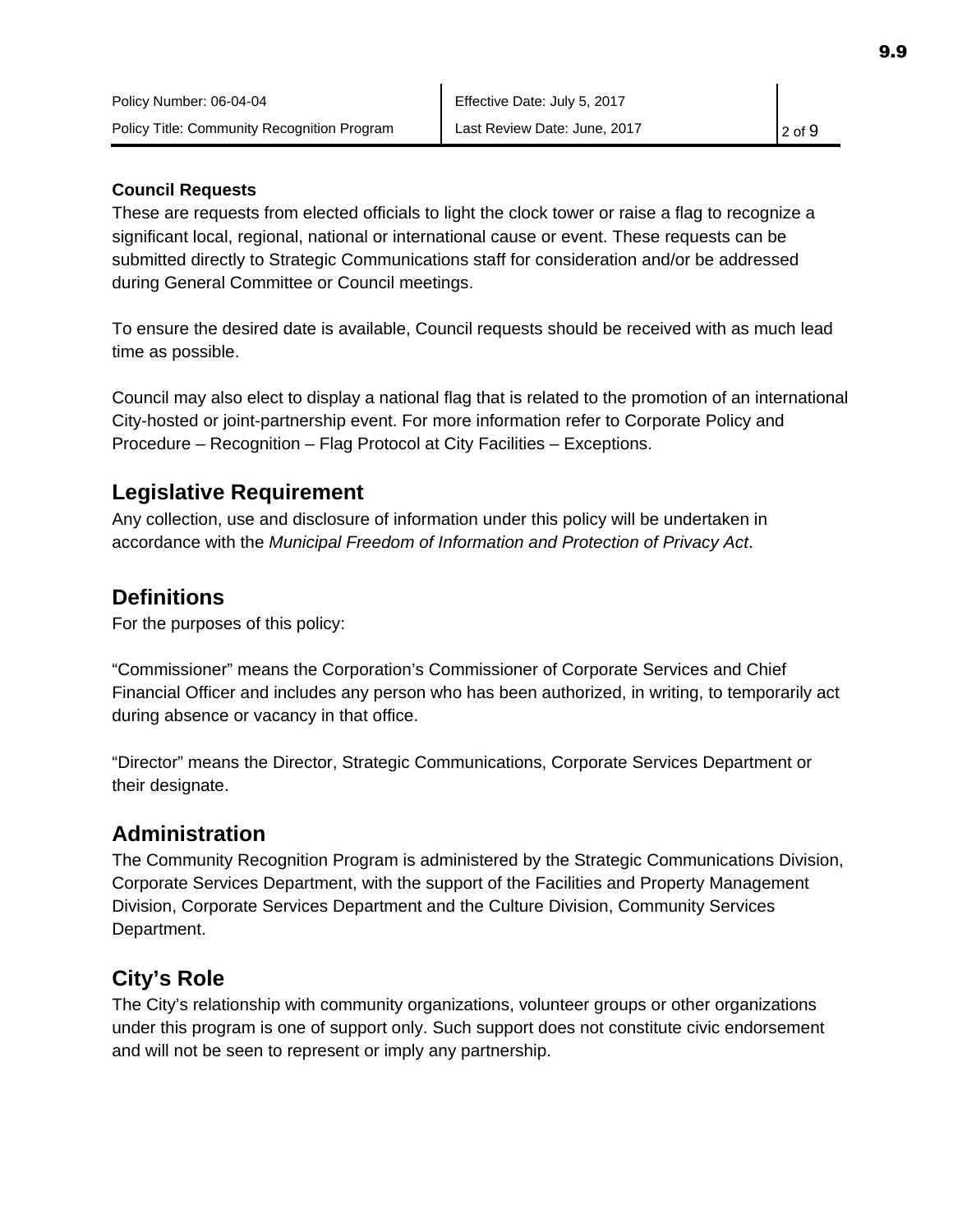# **Accountability**

#### **Strategic Communications Division**

Strategic Communications staff are responsible for:

- Reviewing all applications for compliance with the criteria outlined in this policy
- Ensuring a previous request has not been processed by the same group in the previous 12 months (maximum of one request per 12-month period)
- Ensuring a previous request for the same cause has not been processed in the previous 12 months (maximum of one request per cause over a 12-month period)
- Ensuring the submitted/requested flag aligns with the flag raising request
- Evaluating all applications, in consultation with other departments/divisions, the Director and the Commissioner, where necessary
- Notifying applicants of the outcome of their application
- Notifying the Mayor and Members of Council of approved recognition activities
- Scheduling and completing all approved social media messaging, and
- Advising applicable departments/divisions as required to prepare and complete approved requests

#### **Director**

The Director is responsible for:

- Ensuring applicable staff are aware of and trained on this policy
- Approving all requests as evaluated by staff, and
- Escalating to the Commissioner as required

# **Criteria**

The request must meet all the following criteria:

- 1. The group/organization is a registered charity or not-for-profit and is not a commercial or business operation. Charities must include their nine-digit registration number.
- 2. The group must have a presence in Canada.
- 3. For health-related causes, the event/activity must be aligned with [Health Canada's Calendar](http://hc-sc.gc.ca/ahc-asc/calend/index-eng.php)  [of Health Promotion Days](http://hc-sc.gc.ca/ahc-asc/calend/index-eng.php) or it can be reasonably determined that the cause/event/activity could significantly impact the community.
- 4. For national flag raisings, the flag that is being raised must represent a nation whose flag is recognized by Global Affairs Canada.
- 5. For non-national flag raisings, the imagery on the flag must clearly represent the cause.
- 6. The group/organization's core values do not conflict with the City's core values, vision or strategic goals or do not adversely impact on the City's identity.
- 7. The group/organization/event must raise awareness and encourage participation in fundraising initiatives, public awareness campaigns and/or cultural, sport and entertainment programs and activities that foster a spirit of community and contribute to enriching the quality of life in Mississauga.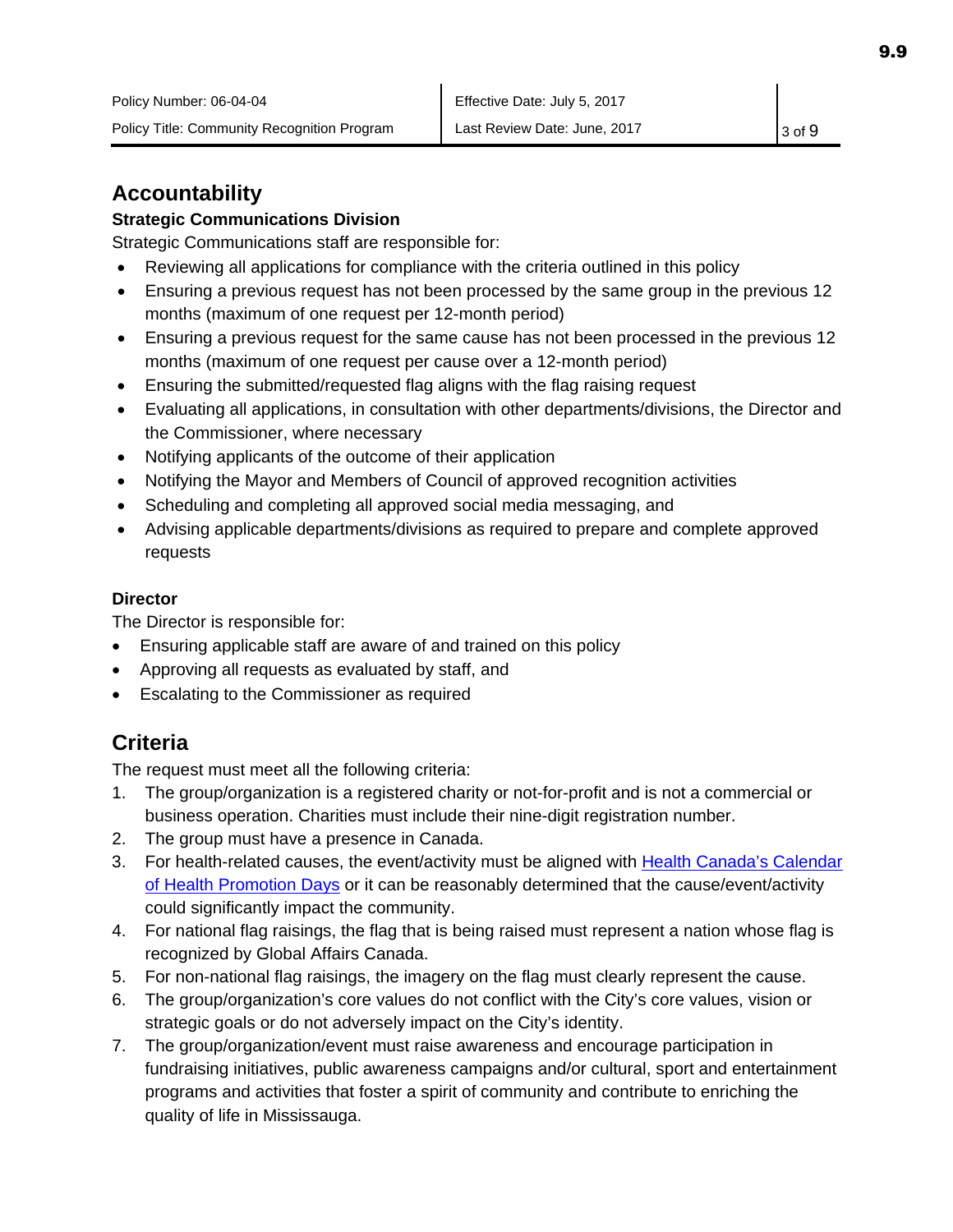- 8. In addition, the community recognition request:
	- a) May not be in conflict with any applicable laws, City by-laws or policies
	- b) Does not advance the political interest of any particular party or group
	- c) Does not have the potential to incite violence and hatred
	- d) Does not present demeaning or derogatory portrayals of individuals or groups
	- e) Is not of questionable taste in style, substance or presentation method
	- f) Does not minimize and/or detract from the image of the City and/or its employees
	- g) Is not a matter that represents personal conviction

# **City Reserved Period**

The following days are reserved for internal, City programming and may not be booked for any community recognition activities. The reserved dates listed below can be changed or modified by the City of Mississauga at any time, without notice. Please note that the reserved dates may also include the two preceding days.

The City's Strategic Communications team can be contacted to determine availability. Please note that some of the dates listed below will change from year to year.

- a) January 1 New Year's Day
- b) February Family Day (Ontario)
- c) February 14 Hazel McCallion Day and Valentine's Day
- d) March 17 St. Patrick's Day
- e) April 28 National Day of Mourning
- f) May (the second Sunday in May) Mother's Day
- g) May (the last Monday preceding May 25) Victoria Day
- h) June (third Sunday in June) Father's Day
- i) July 1 Canada Day
- j) September (the first Sunday in September) Labour Day
- k) October (second Monday in October) Thanksgiving Day
- l) October 31 Halloween
- m) November 11 Remembrance Day
- n) November The City of Mississauga's Light up the Square event
- o) December 31 New Year's Eve

#### **State of Mourning**

Certain days also represent the mandatory dimming of the Civic Centre clock tower. The dimming of the clock tower is in line with the half-masting of Civic Centre flags and/or flags flying at all City-owned facilities, as is done on the Peace Tower in Ottawa. The City will light the Civic Centre clock tower, office tower and façade in a dimmed white light at dusk on the following days in recognition of:

• April 28 - National Day of Mourning, to recognize those who have been injured or killed in the workplace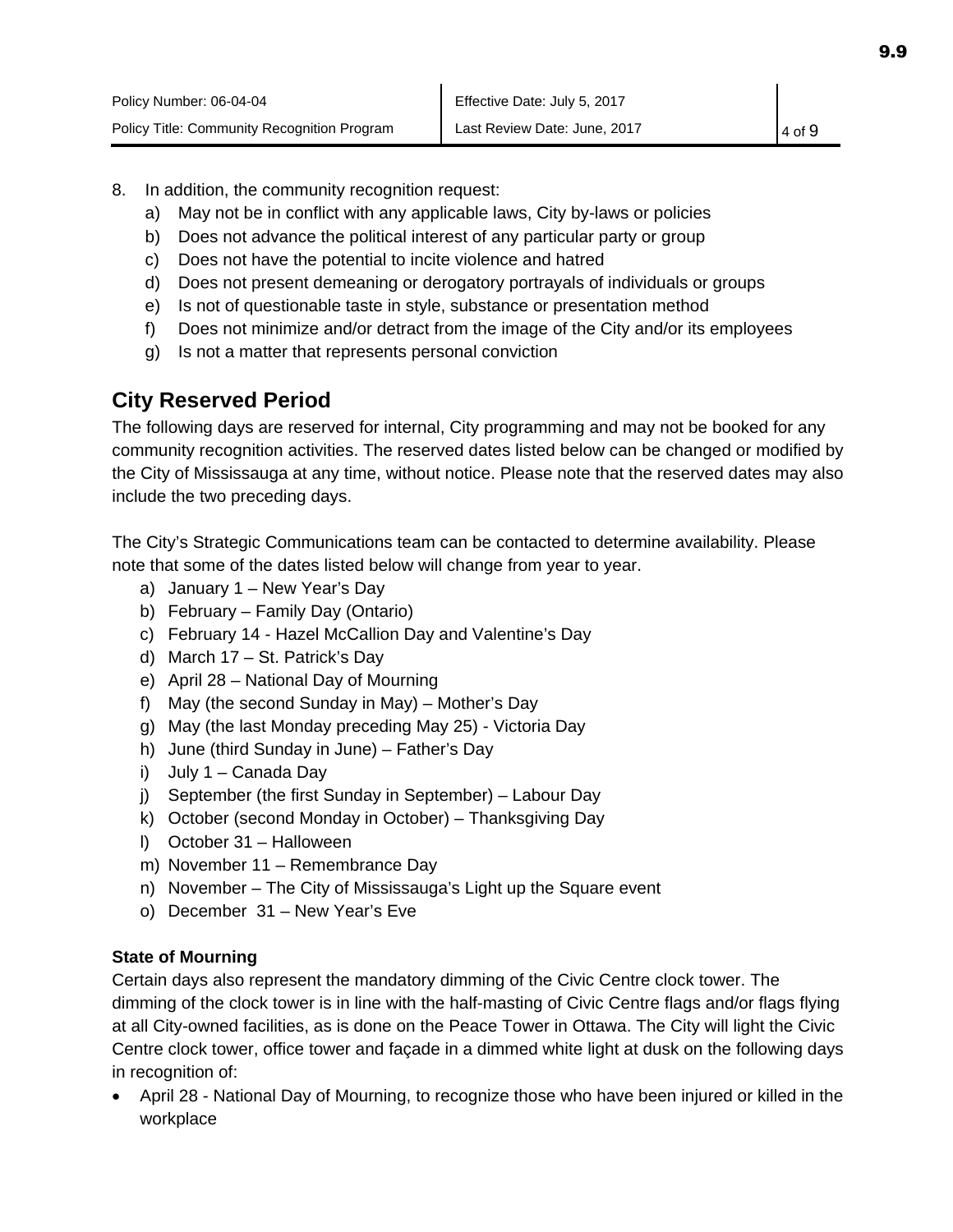- June 23 National Day of Remembrance for Victims of Terrorism
- Second Sunday of September Fallen Firefighters National Memorial Day, to recognize all firefighters who died in the line of duty during the previous year
- September 29 National Police and Peace Officers' National Memorial Day, to recognize those who have made the ultimate sacrifice in the performance of their duties
- November 11 Remembrance Day, to honour the memory of all Canadians who served their country in times of war
- December 6 National Day of Remembrance and Action on Violence Against Women

# **Observing Tragic Events**

The Mayor or Acting Mayor may direct that the clock tower be lit to recognize a sudden and significant local, national or international tragic event that impacts the community. These lightings may displace or interrupt a previously scheduled recognition activity. In this case, the requesting organizations/individual will be given as much notice as possible about any changes to their previously scheduled lighting. Strategic Communications staff will work with the requestor to reschedule their lighting.

Note: The City may choose to recognize anniversaries of tragic events through tower lighting/dimming on the first, fifth,  $10<sup>th</sup>$  and subsequent anniversaries at five-year intervals thereafter.

# **Types of Recognition Available to the Community**

Non-profit groups and organizations may qualify for one of the following types of recognition:

- 1. Community flag raising on a flag pole designated by the City on Mississauga Celebration Square (MCS)
- 2. Lighting of the Civic Centre clock tower

Recognition requests will be reviewed and evaluated in the order they are received.

A cause will only be recognized once per 12-month period even if the request was made by a different organization.

Non-profit groups and organizations will be limited to one community recognition (flag raising OR tower lighting) request per 12-month period.

A flag raising and lighting request may occur on the same day if the causes are different, with the exception of the City's recognition of Pride in Mississauga. In this case, both a flag raising and tower lighting for the same cause can take place on the same day. However, two flag raisings or two lightings will not be permitted on the same day.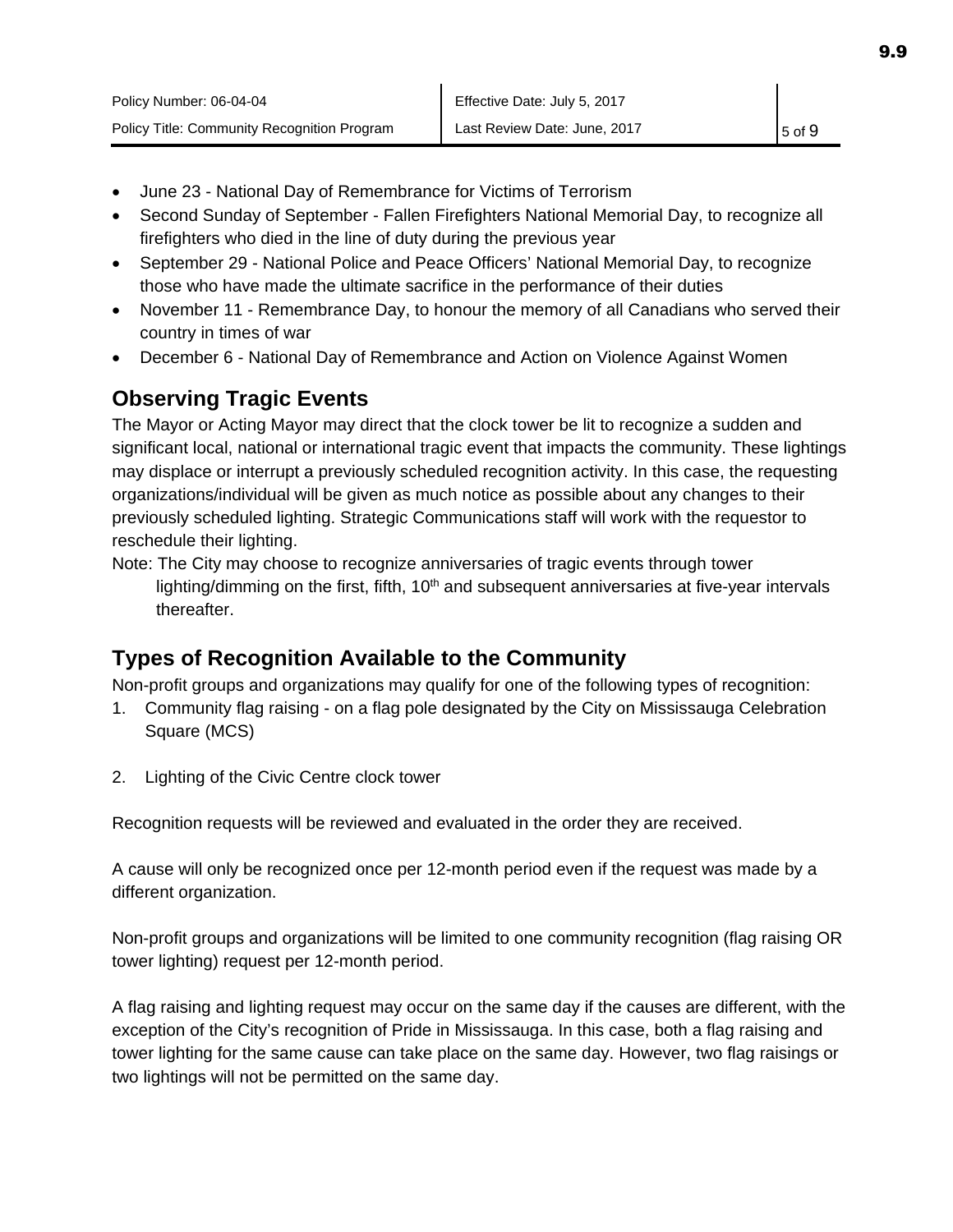Flags will remain in place for one day (up to 24 hours) and take place on the approved date. Lightings will occur for one evening and take place on the approved date.

#### **1. Flag Raising**

The City of Mississauga will raise flags for non-profit groups and organizations that meet the criteria in this policy. The requestor will be responsible for providing a physical flag, along with an identical digital copy.

Requests will be reviewed and evaluated in the order they are received. Flag raisings will take place on a flag pole designated by the City on MCS. The flag raising will be recognized digitally on MCS media screens, as space is available and in rotation with scheduled programming.

The approved flag must be dropped-off to the Welcome Desk, located in the Mississauga Civic Centre, from 8:30a.m. to 4:30p.m. Monday to Friday, no later than one week before the event. Flags must be picked-up at the same location no later than ten business days following the event. Flags that are not retrieved within this time period will be disposed of by staff privately and in a respectful manner.

In the event that the Welcome Desk is not available, the flag must be provided to staff at the designated flag pole on Mississauga Celebration Square thirty minutes prior to the flag raising event. The requestor may arrange to retrieve the flag from Facility and Property Management staff when it is lowered 24 hours later or, if this is not possible, the flag will be retained by Facility and Property Management staff until such time as the Welcome Desk reopens. Organizations will be notified when the Welcome Desk is open or other arrangements can be made for the requestor to retrieve the flag. Flags that are not retrieved within ten business days of notification will be disposed of by staff privately and in a respectful manner.

Flags will remain in place for one day (up to 24 hours) and will occur on the approved date.

In the event that there is a half-masting planned for the day following a flag raising, which wouldn't allow the community flag to be flown for 24 hours, Strategic Communications staff will advise the requestor as soon as possible.

#### **Support Provided**

The support of City support will consist of the following:

Strategic Communications staff will be responsible for:

- Working with the Culture Division to advise of the date and confirm availability of MCS
- Coordinating with the Facilities and Property Management team to advise of the flag raising date, confirm resources and date of the flag delivery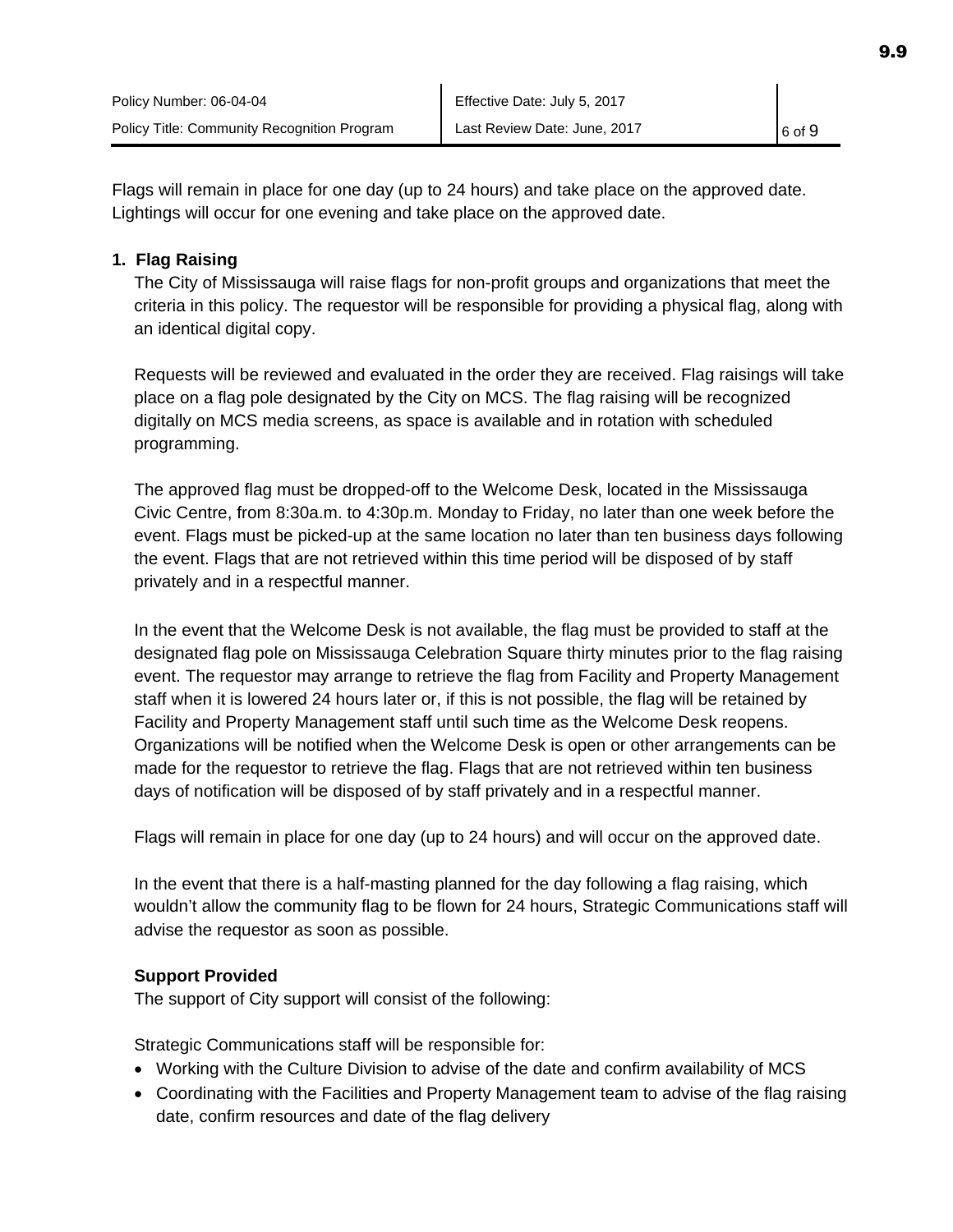- Preparing a virtual display on MCS digital screens in rotation with scheduled programming (image to be provided by the requestor)
- Coordinating social media messaging for the designated day on the City's corporate Twitter channel. Hashtags and website links to be provided by the requestor
- Updating the online Community Recognition Program listing, and
- Advising Mayor and Council of upcoming flag raisings

Facility and Property Management staff will be responsible for:

- Retrieving the flag from the Welcome Desk once it has been dropped-off by the requestor
- Raising and lowering of flags on the designated flag pole on MCS
- Retrieving and returning the portable audio visual unit from the Tech Hub, Information Technology, Civic Centre, and
- Returning the flag to the Welcome Desk to be picked up by the requestor

Culture staff will be responsible for:

- Confirming the availability of MCS and the digital media screens on the requested date, and
- Providing support as required in coordinating the virtual display on the digital media screens

Security Services staff will be responsible for:

• Making Security Officers available during the flag raising if a security risk has been identified by Strategic Communications

## **2. Lighting**

The City of Mississauga will light the Civic Centre Clock Tower for non-profit groups and organizations that meet the criteria in this policy.

Requests will be reviewed and evaluated in the order they are received.

Lightings will occur for one evening and will take place on the approved date. All lightings will take place from dusk to dawn the following morning.

## **Support Provided**

The City's support may consist of one or more of the following tactics:

Strategic Communications staff will be responsible for:

- Working with the Culture Division to advise of the date and confirm availability of MCS
- Preparing a virtual display on MCS digital screens, as available and in rotation with scheduled programming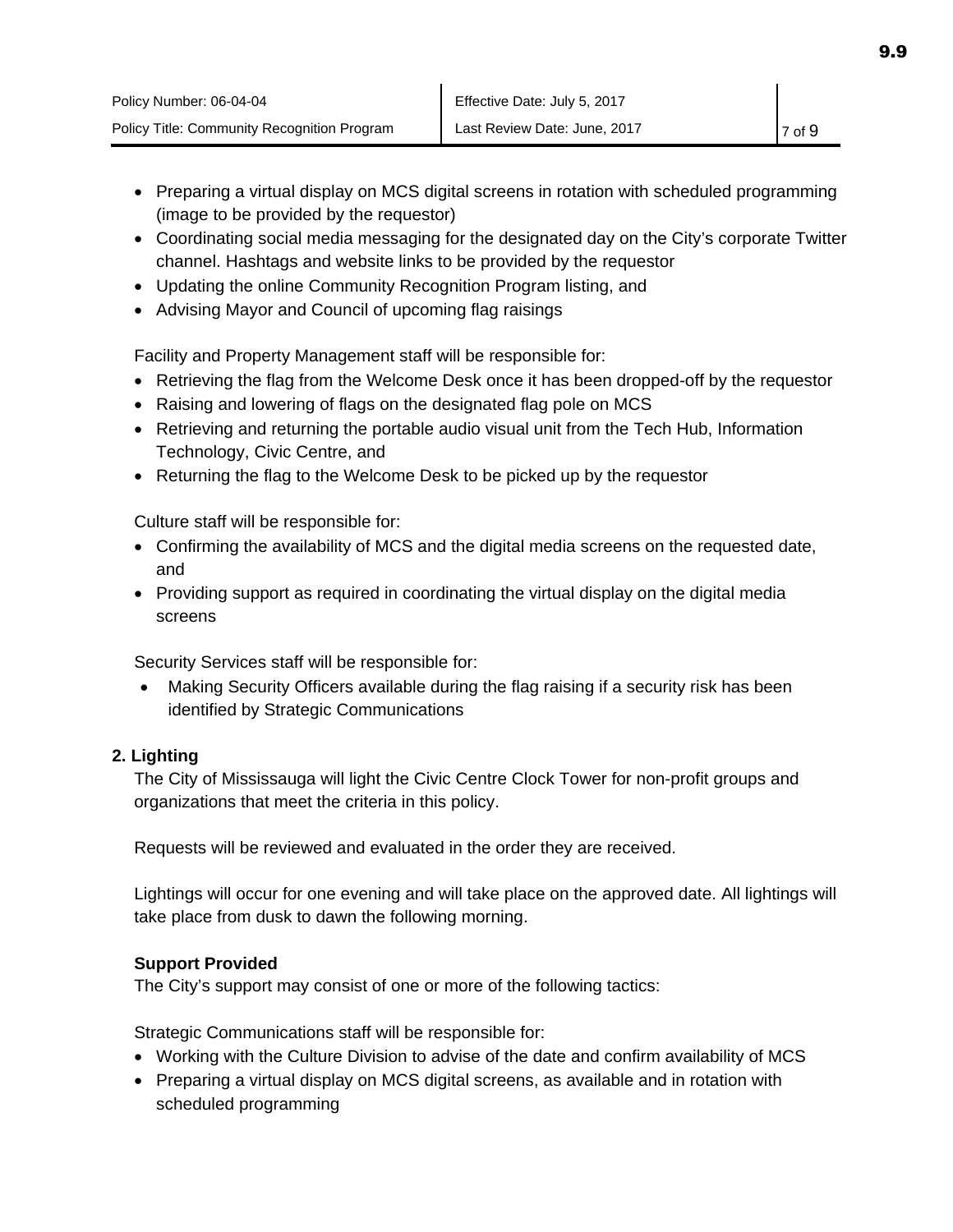- Updating the online Community Recognition Program listing
- Advising Mayor and Council of upcoming Clock Tower lightings, and
- Posting on social media (e.g. the City's Corporate Twitter channel) to acknowledge the lighting recognition/activation

Culture staff will be responsible for:

- Managing the lighting equipment set-up and activation
- Providing on-call support should there be any challenges during the lighting, and
- Providing support as required in coordinating the virtual display on the digital media screens

Security Services staff will be responsible for:

• Making security officers available during the lighting if a security risk has been identified by Strategic Communications

# **Application Process**

The process for applications for flag raisings and lightings is available online on the Community Recognition Program web page. (The application in alternative formats is available upon request.) Staff will review each application against the established criteria.

Requests for flag raisings and lightings must be received at least four weeks before the requested recognition date to allow for adequate review, planning and scheduling. Requests can be submitted no earlier than 12 months before the requested recognition date. Exceptions to the timelines may be approved by the Director of Strategic Communications.

Commissioner approval for these requests will be at the discretion of the Director.

The applicant will be advised by email confirmation that their request has been approved, including the date that the organization will be recognized. Incomplete applications, including the absence of any required images and promotional messages, will not be finalized and will require the applicant to submit a new application.

The requesting organization will be responsible to extend invitations to prospective attendees, including the Mayor and/or Members of Council. The requesting organization is also responsible for booking a room within the Civic Centre to continue their recognition activity, if applicable.

The City of Mississauga will work to ensure approved community recognition requests are fulfilled on the agreed upon date; however, activities may be cancelled or rescheduled at the